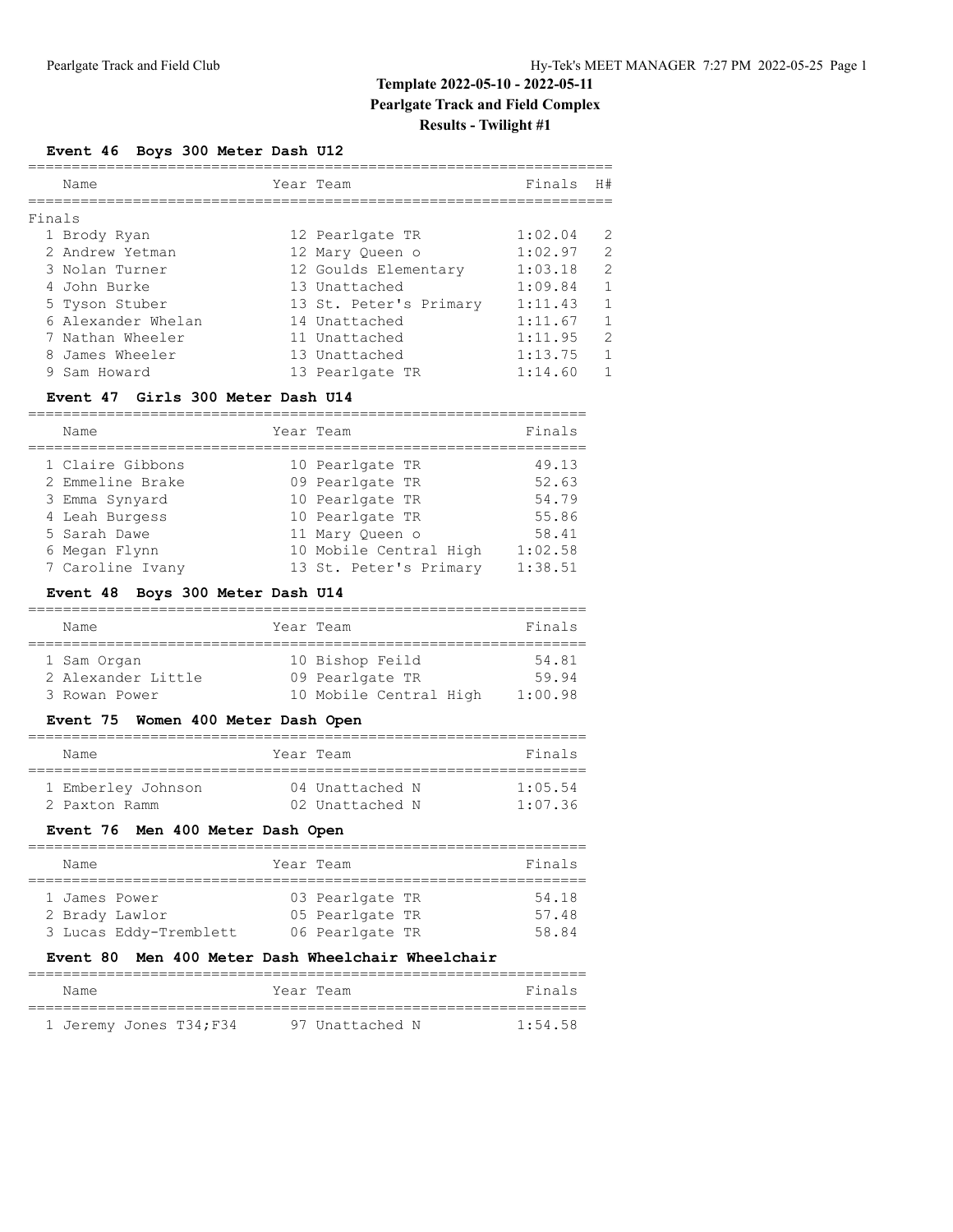## **Template 2022-05-10 - 2022-05-11 Pearlgate Track and Field Complex Results - Twilight #1**

#### **Event 107 Girls 1200 Meter Run U14**

| Name |                  | Year Team       | Finals  |
|------|------------------|-----------------|---------|
|      | 1 Emma Synyard   | 10 Pearlgate TR | 4:52.92 |
|      | 2 Maya Marmouche | 09 École Rocher | 4.5996  |

### **Event 110 Boys 1200 Meter Run U16**

## ================================================================ Year Team **Finals** ================================================================ 07 Pearlgate TR 3:35.55

| 1 Aidan Douglas    | 07 Pearlgate TR      | 3:35.55 |
|--------------------|----------------------|---------|
| 2 Sam Organ        | 10 Bishop Feild      | 4:35.38 |
| 3 Nolan Turner     | 12 Goulds Elementary | 5:09.15 |
| 4 Alexander Whelan | 14 Unattached        | 5:31.93 |

#### **Event 117 Girls 1500 Meter Run U18**

| Name              | Year Team       | Finals  |
|-------------------|-----------------|---------|
| 1 Clara Yetman    | 08 Pearlgate TR | 5:33.73 |
| 2 Meredith Winsor | 05 Pearlgate TR | 5:34.56 |

#### **Event 222 Men High Jump Open**

| Name                   | Year Team       | Finals |
|------------------------|-----------------|--------|
|                        |                 |        |
| 1 Bryce Smith          | 02 Unattached   | 1.75m  |
| 2 Lucas Eddy-Tremblett | 06 Pearlgate TR | 1.30m  |
| -- Sam Howard          | 13 Pearlgate TR | ΝH     |

### **Event 253 Women Long Jump Open**

| Name              |  | Finals                                                                                                                                                                                      | H#           |
|-------------------|--|---------------------------------------------------------------------------------------------------------------------------------------------------------------------------------------------|--------------|
| 1 Emily Foley     |  | 4.36m                                                                                                                                                                                       |              |
| 2 Cheryl Butler   |  | 4.23m                                                                                                                                                                                       | 2            |
| 3 Kaitlyn Crawley |  | 3.92m                                                                                                                                                                                       |              |
| 4 Emmeline Brake  |  | 3.41m                                                                                                                                                                                       |              |
| 5 Lyla O'Neill    |  | 3.38m                                                                                                                                                                                       |              |
| 6 Leah Burgess    |  | 3.30m                                                                                                                                                                                       | $\mathbf{1}$ |
| 7 Sarah Dawe      |  | 3.03m                                                                                                                                                                                       |              |
| 8 Maya Marmouche  |  | 2.99m                                                                                                                                                                                       |              |
| 9 Caroline Ivany  |  | 1.80m                                                                                                                                                                                       |              |
|                   |  | Year Team<br>01 Unattached N<br>00 Unattached N<br>06 Pearlgate TR<br>09 Pearlgate TR<br>08 Pearlgate TR<br>10 Pearlgate TR<br>11 Mary Oueen o<br>09 École Rocher<br>13 St. Peter's Primary |              |

### **Event 316 Boys Javelin Throw U14**

|  | Name                                                                                        |  | Year Team                                                                                      | Finals                                      |  |  |
|--|---------------------------------------------------------------------------------------------|--|------------------------------------------------------------------------------------------------|---------------------------------------------|--|--|
|  | 1 Brody Ryan<br>2 Alexander Little<br>3 Tyson Stuber<br>4 James Wheeler<br>5 Nathan Wheeler |  | 12 Pearlgate TR<br>09 Pearlgate TR<br>13 St. Peter's Primary<br>13 Unattached<br>11 Unattached | 13.36m<br>10.09m<br>7.43m<br>4.65m<br>4.62m |  |  |